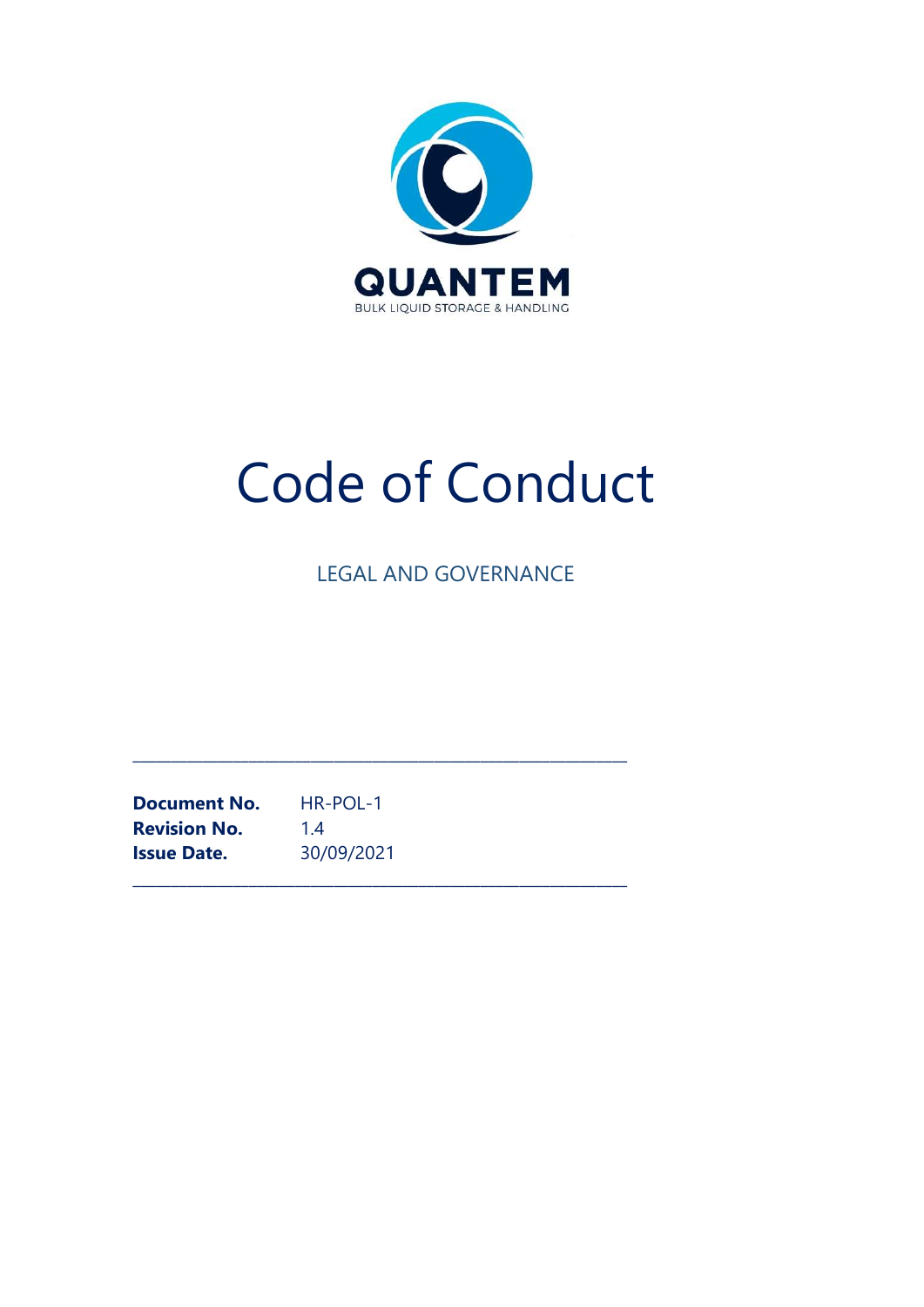# Contents

| $\mathbf{1}$ . |  |
|----------------|--|
| 2.             |  |
| 3.             |  |
| $\mathbf{4}$ . |  |
|                |  |
|                |  |
| 5.             |  |
| 6.             |  |
|                |  |
|                |  |
|                |  |
| 7 <sub>1</sub> |  |
| 8.             |  |
| 9.             |  |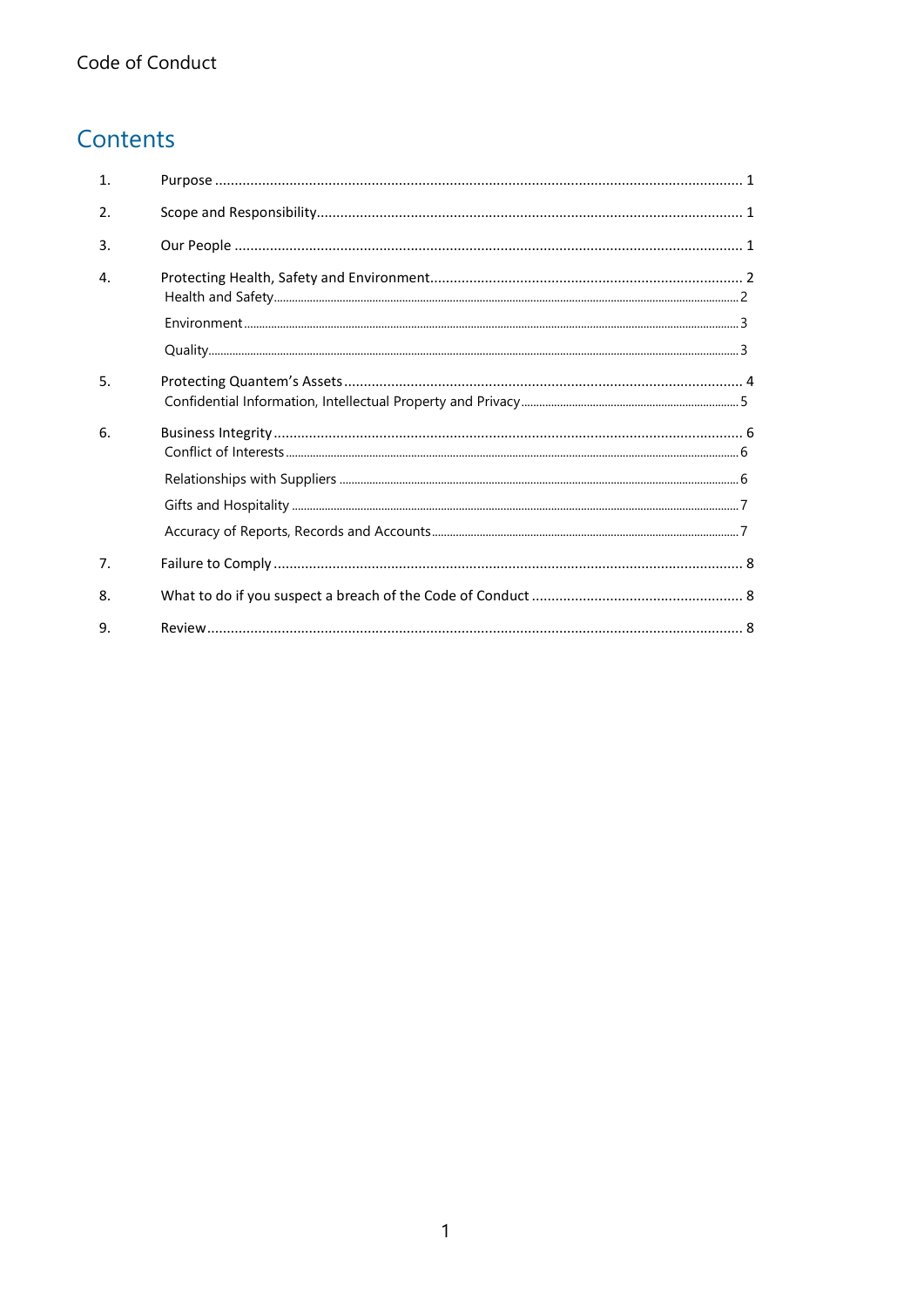# Code of Conduct Framework

(Note: Policies in blue are under development)



| <b>Quantem Code of Conduct</b>                                            |                                                                                                                                                                                      |                                                                                                                                                                                                                                                |                                                                                                                                                                                                                                                  |                                                                                                                                                                         |  |  |
|---------------------------------------------------------------------------|--------------------------------------------------------------------------------------------------------------------------------------------------------------------------------------|------------------------------------------------------------------------------------------------------------------------------------------------------------------------------------------------------------------------------------------------|--------------------------------------------------------------------------------------------------------------------------------------------------------------------------------------------------------------------------------------------------|-------------------------------------------------------------------------------------------------------------------------------------------------------------------------|--|--|
|                                                                           | <b>Health Safety Environment</b>                                                                                                                                                     | <b>Asset protection</b>                                                                                                                                                                                                                        | <b>Our People</b>                                                                                                                                                                                                                                | <b>Business Integrity</b>                                                                                                                                               |  |  |
| <b>External</b><br>(Published on Website)<br>(Policy/Policy<br>Statement) | Health, Safety and<br>$\bullet$<br><b>Environment Quality Policy</b><br>Drug and Alcohol Policy<br>Health and Safety Policy (NZ)<br>Environmental Policy (NZ)<br>Quality Policy (NZ) | Privacy Policy<br>$\bullet$                                                                                                                                                                                                                    | EEO, Discrimination and<br>Harassment Policy<br>Diversity and Inclusion Policy                                                                                                                                                                   | Whistleblower Policy<br>$\bullet$<br>Modern Slavery Policy<br>$\bullet$<br>Supplier Code of Conduct<br>$\bullet$<br>Anti Bribery Anti Corruption<br>$\bullet$<br>Policy |  |  |
| <b>Internal</b><br>(Published on Hub)<br>(Guideline/Policy)               | Emergency Response Plan<br>Major accident prevention<br>Policy (NZ)                                                                                                                  | Delegations of Authority<br>$\bullet$<br><b>Electronic Access Policy</b><br>$\bullet$<br>Social Media Policy<br>$\bullet$<br>Workplace Surveillance Policy<br><b>Business Travel and Expense</b><br>Policy<br><b>Document Retention Policy</b> | Grievance & Complaints Policy<br>$\bullet$<br>Leave Policy<br>$\bullet$<br>Performance Counselling and<br><b>Disciplinary Policy</b><br><b>Recruitment and Selection</b><br>Policy<br>Redundancy Policy<br>Resignation and Termination<br>Policy | Gifts, Benefits and<br><b>Hospitality Policy</b><br><b>Procurement Standard</b><br>$\bullet$                                                                            |  |  |
| <b>Underpinned by Quantem's Values</b>                                    |                                                                                                                                                                                      |                                                                                                                                                                                                                                                |                                                                                                                                                                                                                                                  |                                                                                                                                                                         |  |  |
| <b>Safety</b>                                                             | <b>Partnering</b>                                                                                                                                                                    | <b>Excellence</b>                                                                                                                                                                                                                              | <b>Accountability</b>                                                                                                                                                                                                                            | Leadership                                                                                                                                                              |  |  |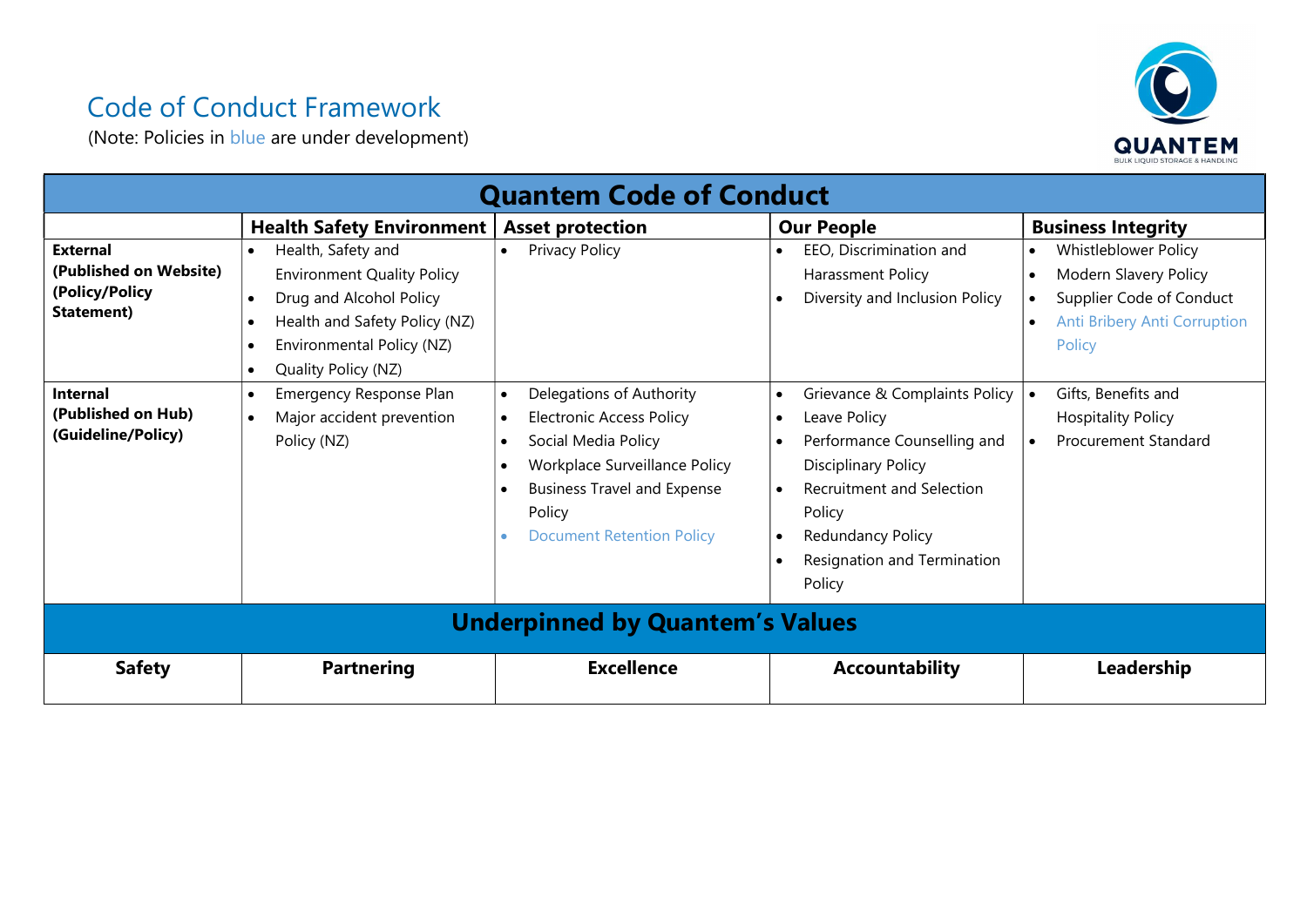# 1. Purpose

- 1.1 The purpose of this Code of Conduct is to set out the standards by which the Quantem Group of Companies ("Quantem") directors, officers, employees, contractors and agents are expected to conduct themselves, behave towards others and perform their work. It applies to all Quantem business units in Australia and New Zealand.
- 1.2 Quantem believes it is important to aspire to the highest standards of professional and ethical conduct and to make clear the behavioural expectations of its employees, which are underpinned by our values:
	- $Safety$  **Safety underpins everything in our business.** Every person in the business is responsible for creating a safe environment in which we all work. It is a deeply held value that no one should go home injured and this extends beyond our workforce and to our customers, contractors, site visitors and also to the environment.
	- Partnering We understand our role with our customers, suppliers, regulators and partners. We are perceived as 'easy to do business with' and add value to our customers' businesses. We have a deep understanding of our core business, how to store our products safely, the economy and how it impacts our business and our customers. We are sought after as we are a reliable, efficient and safe business partner.
	- Excellence We are relentless in our desire to create excellent, safe, reliable and repeatable processes that drive value not only for our business but also for all our external stakeholders. We are a learning organisation and will evolve every year because of what we have learnt.
	- Accountability We are committed to delivering against what we say we will do. We take personal accountability for tasks that we are responsible for and we know the role we play in the team, for the team and business to meet its deliverables. We are action oriented and take opportunities to deliver above and beyond safely.
	- Leadership We see leadership as both formal and informal within the business. Whether or not you have direct reports, we believe that everyone plays a role in setting the tone of the culture and that everyone can be a leader or role model within a process.

### 2. Scope and Responsibility

- 2.1 This Code of Conduct applies to all Quantem directors, officers, employees, contractors and agents.
- 2.2 This Code of Conduct is divided into the following areas:
	- Our People.
	- Protecting Health, Safety and Environment.
	- Protecting Quantem Assets.
	- Business Integrity and Ethics.

#### 3. Our People

3.1 Quantem is committed to providing a workplace where employees are given equal access to opportunities and can thrive in an environment which is free from harassment, discrimination, and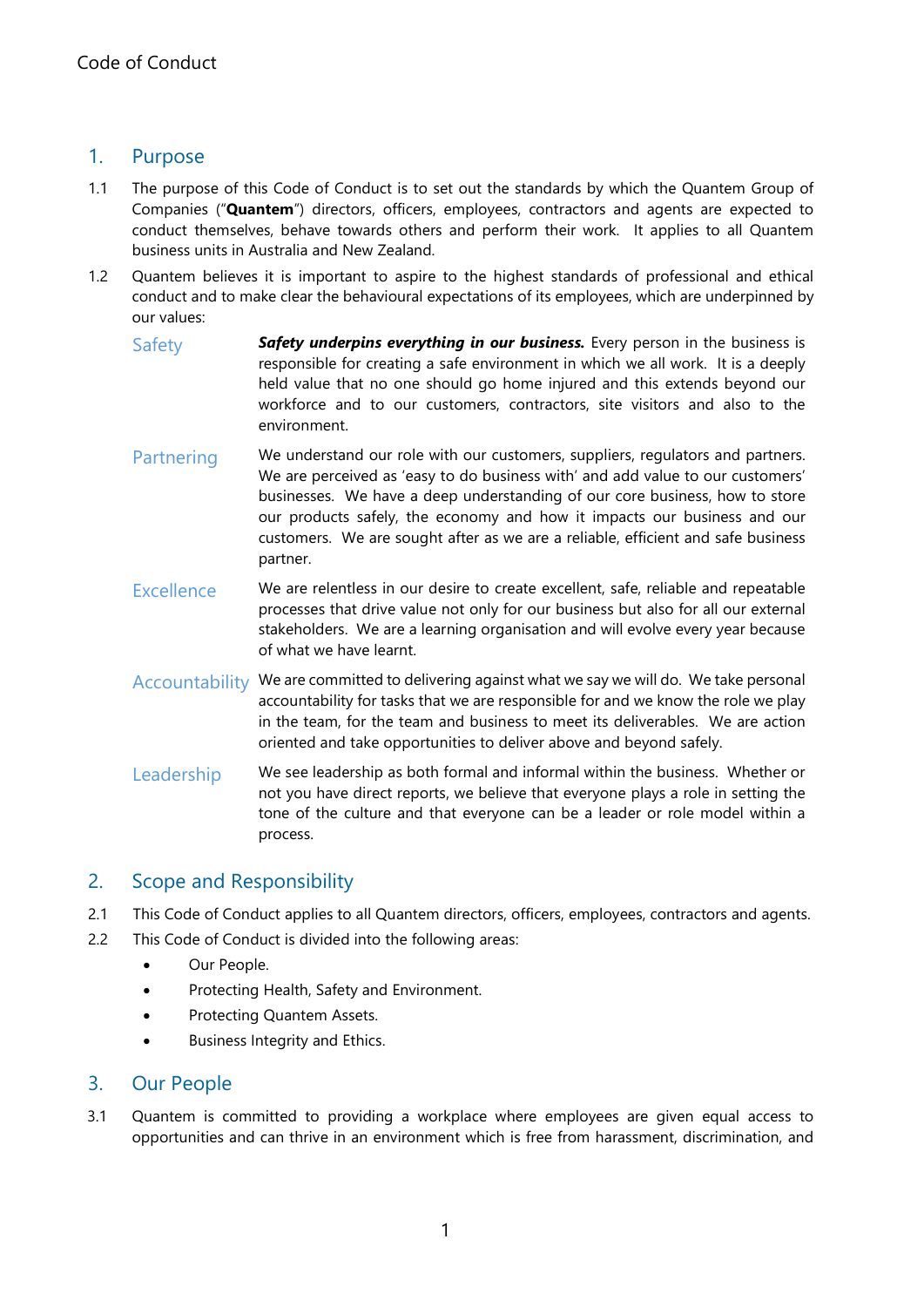bullying. We believe all our employees have a role in being a leader and role model in setting this culture.

- 3.2 You are expected to:
	- $\checkmark$  follow all lawful and reasonable directions given to you.
	- $\checkmark$  comply with all Quantem policies and procedures.
	- $\checkmark$  conduct yourself professionally and politely when at work and outside of work while undertaking Quantem related business.
	- $\checkmark$  dress and behave appropriately, including use of appropriate language.
	- $\checkmark$  behave in a non-discriminatory manner at all times (this includes respect for a person's race, colour, religion, national origin, age, sex, sexual orientation, marital status, family responsibilities, pregnancy or potential pregnancy, union membership or non-membership, and mental or physical disability).
	- $\checkmark$  not engage in bullying or harassment.
	- $\checkmark$  have regular attendance and provide valid justification for tardiness.
- 3.3 Listed below are examples of behaviours which can lead to immediate termination of employment:
	- ꭕ Harassment, bullying, and discrimination.
	- ꭕ Hitting, pushing, or otherwise striking another person or any other disorderly conduct while on a Quantem or customer site or arising out of Quantem's business activities.
	- ꭕ Gambling on Quantem or customer property.
	- ꭕ Walking "off the job" during working hours without informing your supervisor.
- 3.4 For further information relating to Our People, refer to the following Quantem Policies:
	- **EEO, Discrimination and Harassment Policy**
	- Grievance and Complaints Policy
	- ◆ Diversity and Inclusion Policy

### 4. Protecting Health, Safety and Environment

#### Health and Safety

- 4.1 Safety underpins everything in our business and is a core value at Quantem. We are committed to providing and maintaining a safe and healthy environment for our workers and visitors. No one should go home injured, and this extends beyond our workforce and to our customers, contractors, site visitors.
- 4.2 When working for Quantem, you are expected to:
	- $\checkmark$  Take reasonable care, behave, and perform your work duties in a safe manner.
	- $\checkmark$  Never report for work in circumstances where there is a risk that you could be affected by or impaired by, or 'under the influence of' drugs or alcohol. You are to arrive at the workplace in a fit state for work. Quantem have a zero tolerance (0%) for illegal drugs and alcohol in the workplace.
	- $\checkmark$  Wear the appropriate PPE for the tasks being completed, and work in alignment with the appropriate procedures.
	- $\checkmark$  Only use equipment or tools in which you are trained and competent.
- 4.3 Listed below are examples of behaviours which can lead to immediate termination of employment:
	- ꭕ Gross carelessness or gross negligence endangering the safety of or causing injury to other personnel.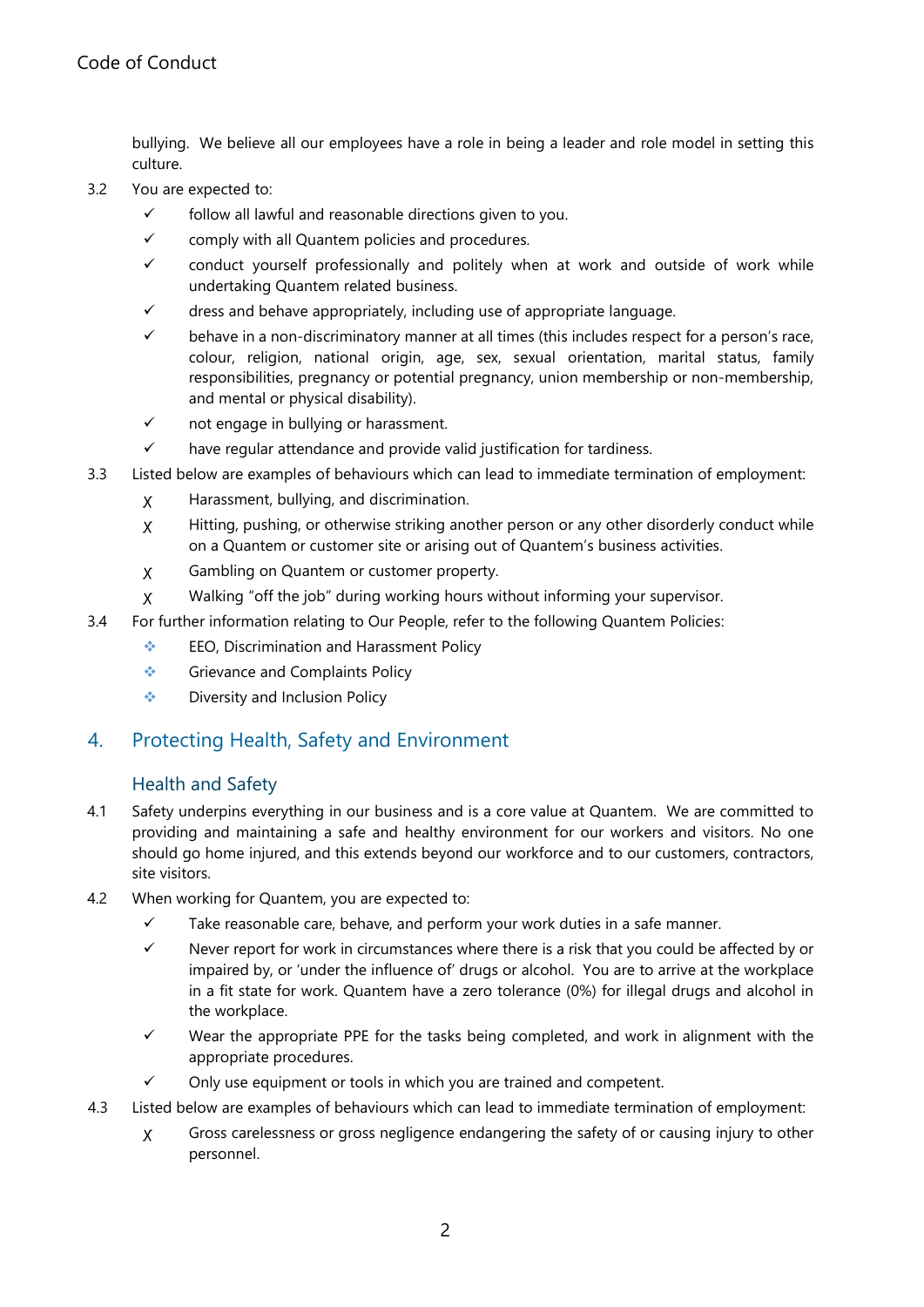- ꭕ Tampering with locks or seals without proper authorisation.
- ꭕ Not following documented operational procedures.
- ꭕ Bypassing safety controls.
- ꭕ Wilful damage to Quantem, customer, or employee property.
- ꭕ Arriving at work under the influence of alcohol, illegal drugs or inhalants, or the use, sale or dispensing of the same on Quantem or customer premises, or otherwise reporting to work in a manner unfit to perform work duties.
- ꭕ Sleeping on the job.
- ꭕ Smoking in prohibited areas.
- ꭕ Possession or use of firearms or other lethal weapons on Quantem premises or in the course of performing Quantem duties.

#### Environment

- 4.4 Quantem is committed to safety which extends to the environment in which we operate and includes complying with all laws, environmental regulations, and reporting requirements. It is important to observe the environmental regulations relating to Quantem's business. Since environmental regulations often change, employees should periodically review the environmental practices applicable to their area of responsibility.
- 4.5 You are expected to:
	- $\checkmark$  Follow all documented procedures.
	- $\checkmark$  Understand the loss of any containment can be a major incident.
	- $\checkmark$  Report all incidents into Integrum and to your Supervisor as soon as possible.
- 4.6 Listed below are examples of behaviours which can lead to immediate termination of employment:
	- ꭕ Failure to report spills.
	- ꭕ Not following documented procedures.
	- ꭕ Gross negligence causing major spillage.
	- ꭕ Breaching environmental licence conditions

#### Quality

- 4.7 At Quantem we value excellence and partnering which includes providing our customers with service excellence and strict control over product quality, setting targets and monitoring performance to achieve excellence and driving continuous improvement.
- 4.8 You are expected to:
	- $\checkmark$  Avoid contamination from other products.
	- $\checkmark$  Diligently follow procedures that impact quality.
	- $\checkmark$  Verify product delivery information.
	- $\checkmark$  Provide prompt and diligent service.
	- $\checkmark$  Ensure customer information is accurate.
- 4.9 Listed below are examples of some behaviours which can lead to immediate termination of employment:
	- ꭕ Failure to report product contamination.
	- ꭕ Gross negligence causing substantial product contamination.
	- ꭕ Not following documented procedures.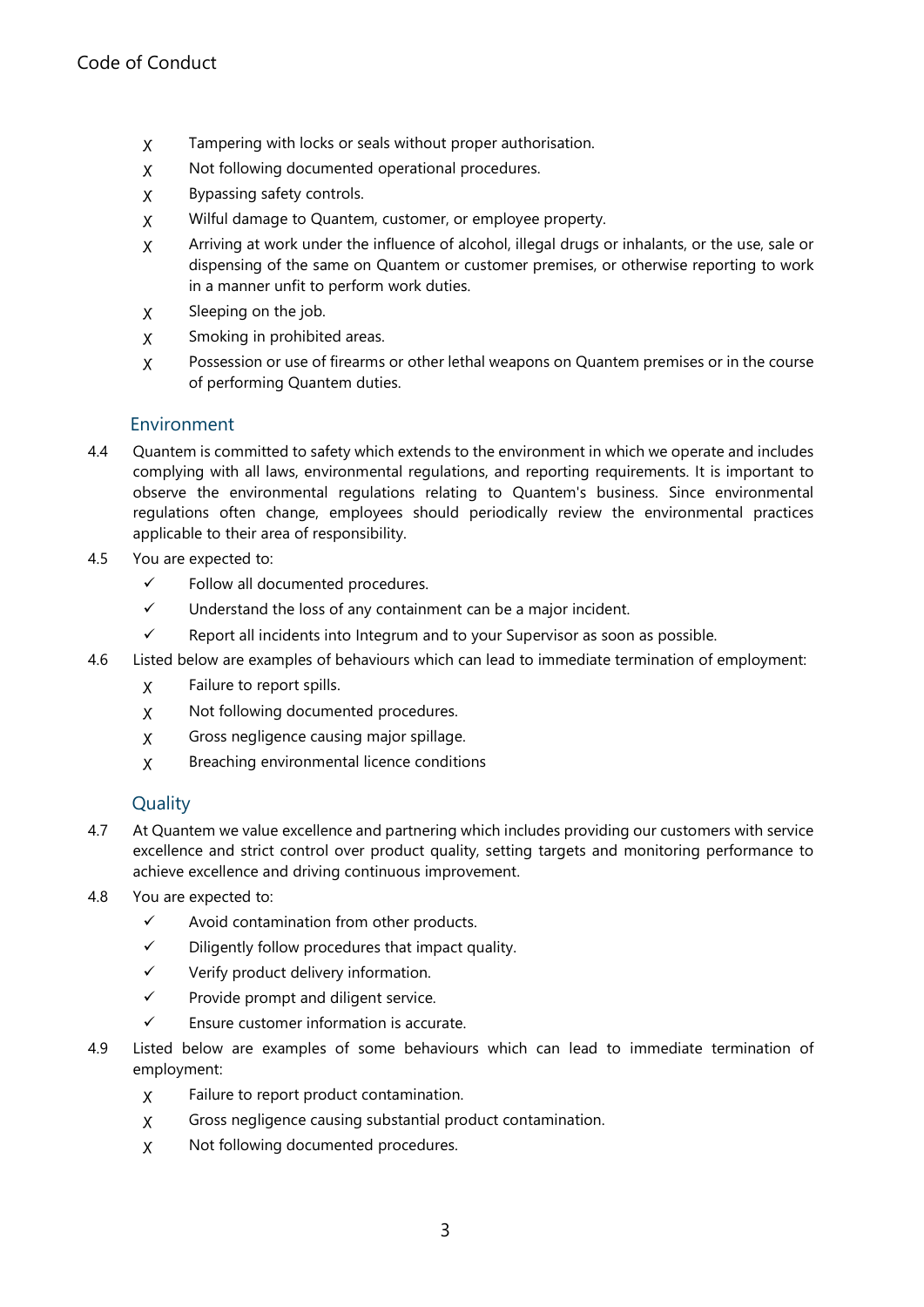- 4.10 For further information relating to Protecting Health, Safety and the Environment, refer to the following Quantem Policies:
	- ❖ Health, Safety and Environment Policy.
	- $\div$  Drug and Alcohol Policy.
	- ❖ Health and Safety Policy (NZ).
	- Environmental Policy (NZ).
	- Quality Policy (NZ).

# 5. Protecting Quantem's Assets

- 5.1 In the course of your work with Quantem, you will be provided with access to Quantem property, including but not limited to tools and equipment, charge and credit cards, security passes and keys, computer and other electronic equipment, motor vehicles, mobile phones, intellectual property, confidential information, and any other item to which Quantem has an entitlement to possession (**Quantem Property**). We are all accountable for protecting Quantem Property and the safe and proper use of Quantem Property.
- 5.2 You are expected to:
	- $\checkmark$  Act within the terms of your Delegations of Authority at all times.
	- $\checkmark$  Use Quantem Property for Quantem related business only.
	- $\checkmark$  Not use improper or unapproved devices to perform your work.
	- $\checkmark$  Maintain confidentiality of all information, records or other materials acquired during your employment or engagement with Quantem.
	- $\checkmark$  Not engage in any conduct that might damage the reputation of Quantem or any of its directors, officers or employees.
	- $\checkmark$  Protect all of the Quantem Property, tangible and intangible, from loss, theft, or misuse including taking due care to secure such property whenever left unattended, whether it is in use by another person or is being transported or stored, and whether it is onsite or offsite at the time. You must immediately report any loss of Quantem Property and any breach or suspected breach to the security of Quantem Property, whether past, present or potential, to their manager.
	- $\checkmark$  Protect and keep confidential all computer passwords, IDs and other system and network access information.
- 5.3 Listed below are examples behaviours which can lead to immediate termination of employment:
	- ꭕ Using Quantem Property for any unlawful or improper purpose.
	- ꭕ Using Quantem Property for the commercial benefit of any person or organisation other than Quantem.
	- ꭕ Wilful damage to or theft of Quantem Property or the property of a customer or another employee.
- 5.4 This obligation to safeguard Quantem Property and keep information confidential continues after termination of employment, whether voluntary or involuntary. You may be held personally responsible and liable in respect of any loss of Quantem Property where that loss could reasonably be considered to have been avoidable in the individual circumstances of the case. Such personal liability may extend up to the full cost of replacement.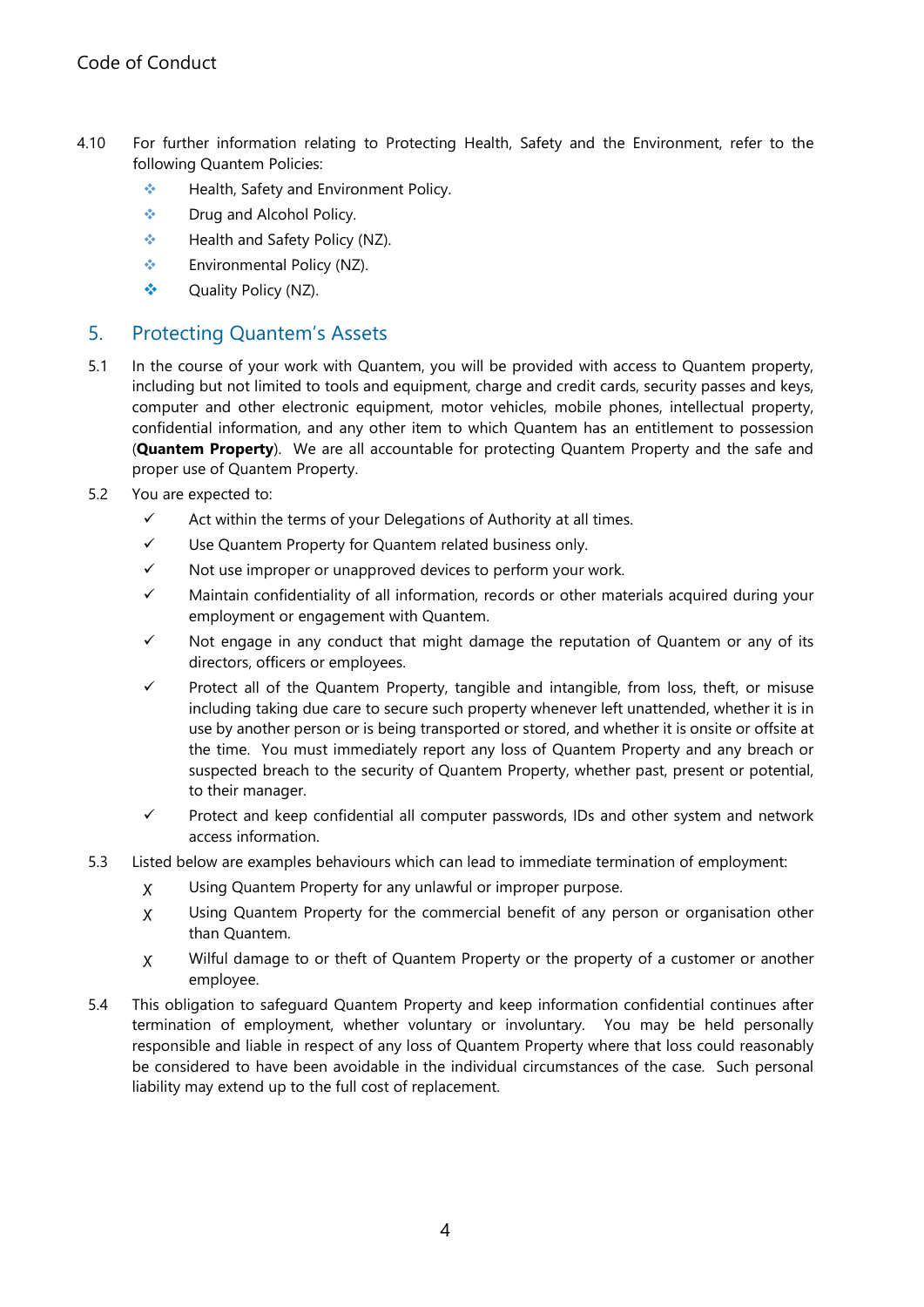# Confidential Information, Intellectual Property and Privacy

- 5.5 As part of your work at Quantem, you may have access to confidential information about Quantem, its customers, suppliers, or competitors (Confidential Information) such as:
	- Trade secrets of Quantem.
	- Information about the business and affairs of Quantem such as its products, services offered, financial accounts and reports, customers, marketing and/or strategy plans, client proposals, sales plans, client prospects, information about fees, pricing information, supplier lists, research, financing, inventions, designs, procedures or processes, security information, sales and training materials, and operational information and methods.
	- Information about customers of Quantem, such as their specific requirements, arrangements, and past dealings with Quantem.
	- Customer names and addresses, customer lists, business cards and diaries, calendars, or schedules.
	- Computer databases and computer software.
	- All other information obtained from Quantem or obtained in the course of your employment with Quantem, that is by its nature confidential.
- 5.6 As part of your work at Quantem, you may also be required to collect, store and handle personal information, including personal information relating to Quantem employees, contractors, suppliers, customers and other stakeholders.
- 5.7 We are all accountable for safeguarding Confidential Information and Intellectual Property and maintaining privacy of personal information.
- 5.8 You are expected to:
	- $\checkmark$  secure custody of Confidential Information in your possession or control;
	- $\checkmark$  use your best endeavours to prevent the unauthorised use or disclosure of Confidential Information;
	- $\checkmark$  comply with all applicable privacy laws when handling personal information; and
	- $\checkmark$  Respect Quantem and third-party intellectual property rights. Never infringe on the valid copyrights, trademark, or patent rights of others. This includes unauthorised copying of copyrighted materials, using a name for a product or service that is confusingly similar to a trademark or service mark used by another company for a similar product or service, or developing and selling a product or service that is protected by the valid patent of another.
- 5.9 You must not, at any time during or after the termination of your employment for any reason, directly or indirectly disclose or use (or attempt to disclose or use) any Confidential Information for your own benefit or the benefit of any other person or entity.
- 5.10 You must not, without the prior consent of the Chief Executive Officer of Quantem, communicate with or disclose to any representative of the media any information of any nature whatsoever relating to Quantem or its customers, or otherwise purport to make any public comment on behalf of any of them. In most cases the Chief Executive Officer or authorised delegate will be the only individual making any public comment on behalf of Quantem.
- 5.11 For further information refer to the following Quantem Policies:
	- ◆ Delegations of Authority.
	- **❖** Privacy Policy.
	- Social Media policy.
	- Electronic Access Policy.
	- ❖ Business Travel and Expense Policy.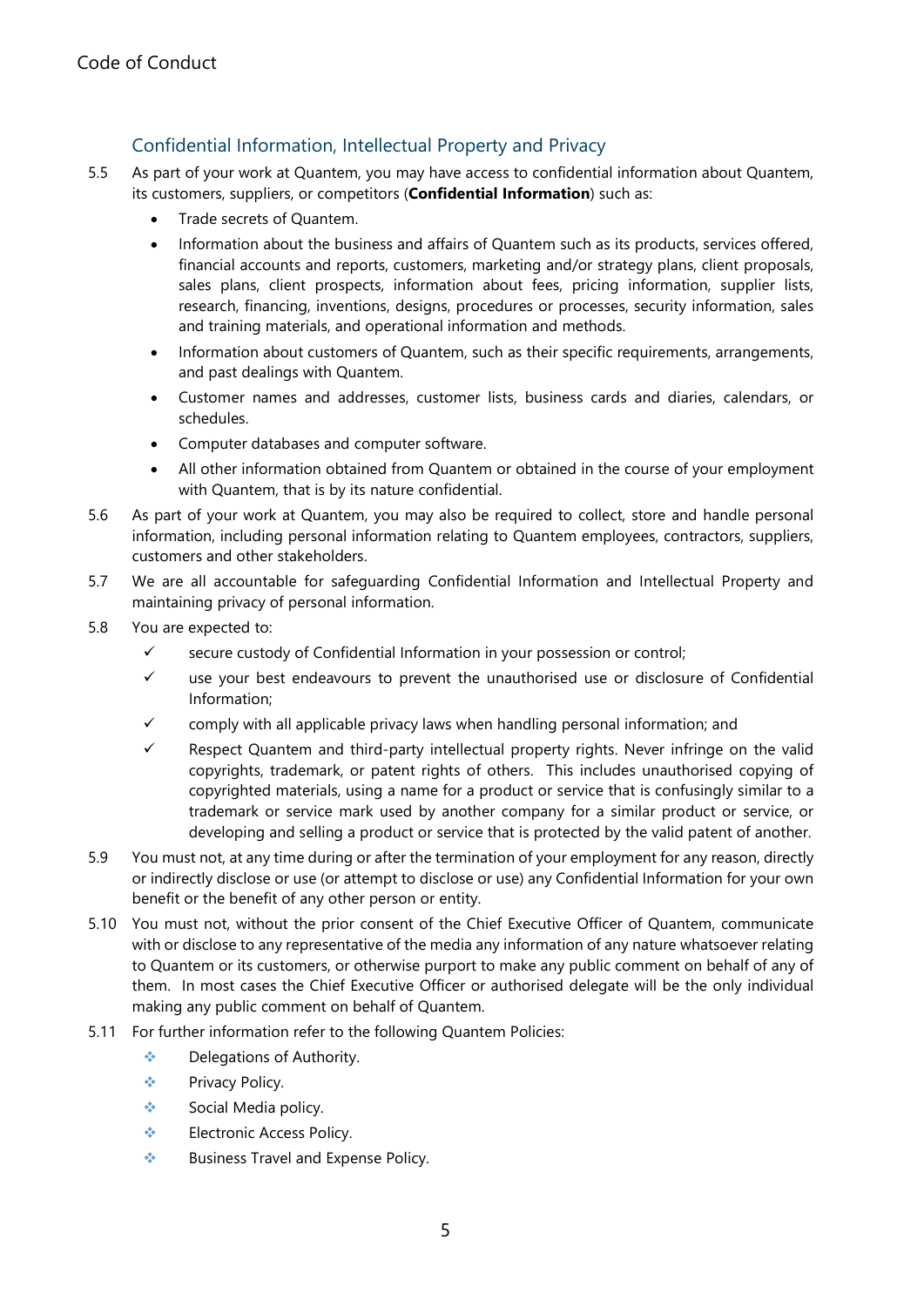# 6. Business Integrity

- 6.1 Quantem is committed to promoting the highest standards of honest and ethical conduct through the establishment and operation of policies that:
	- Encourage professional integrity in all aspects of the organisation by eliminating inhibitions and barriers to responsible behaviour such as coercion, fear of reprisal or alienation from the organisation.
	- Prohibit and eliminate the appearance or occurrence of conflicts between what is in the best interest of Quantem and what could result in material personal gain for any member of the organisation.
	- Provide a mechanism for members of the organisation to inform senior management of deviations in practice from policies and procedures governing honest and ethical behaviour.
- 6.2 We are all accountable for ensuring our conduct is at all times honest and ethical and in accordance with all applicable laws.
- 6.3 You are expected to:
	- $\checkmark$  Behave ethically, with integrity and appropriately during the course of your employment or engagement with Quantem.
	- $\checkmark$  Comply with all local, state/territory and federal laws, including competition laws, antibribery, anti-corruption, and modern slavery laws.
	- $\checkmark$  Not make personal profit or gain in connection with your employment or engagement with Quantem.

#### Conflict of Interests

- 6.4 You must use your best endeavours to promote and enhance the interests, business, profitability, and reputation of Quantem, and you must not intentionally do anything which is reasonably likely to be harmful to Quantem.
- 6.5 While you are employed by Quantem, you must not:
	- ꭕ Have or permit to exist any conflict of interest between you and Quantem, unless you have at the earliest opportunity declared all the circumstances creating the conflict of interest to your manager, and have obtained Quantem's consent in writing permitting the existence of that conflict; and/or
	- ꭕ Undertake any other business or profession, be an employee or agent for reward of any other business or person or assist or have any interest in any other business or profession, without obtaining the consent in writing of Quantem.

### Relationships with Suppliers

- 6.6 One of Quantem's core values is partnering and we believe that Quantem's business is built on integrity in dealing with customers, suppliers and third parties. Quantem is committed to informed and balanced procurement decision making processes and procurement activities shall be performed with integrity and all tendering processes conducted in accordance with the requirements of the Procurement Standard and any associated procedures, relevant legislation, and Australian Standards.
- 6.7 In dealing with new or potential suppliers you are expected to:
	- $\checkmark$  Make sure suppliers are reputable, competent, and qualified to perform the work, and that the compensation sought is reasonable.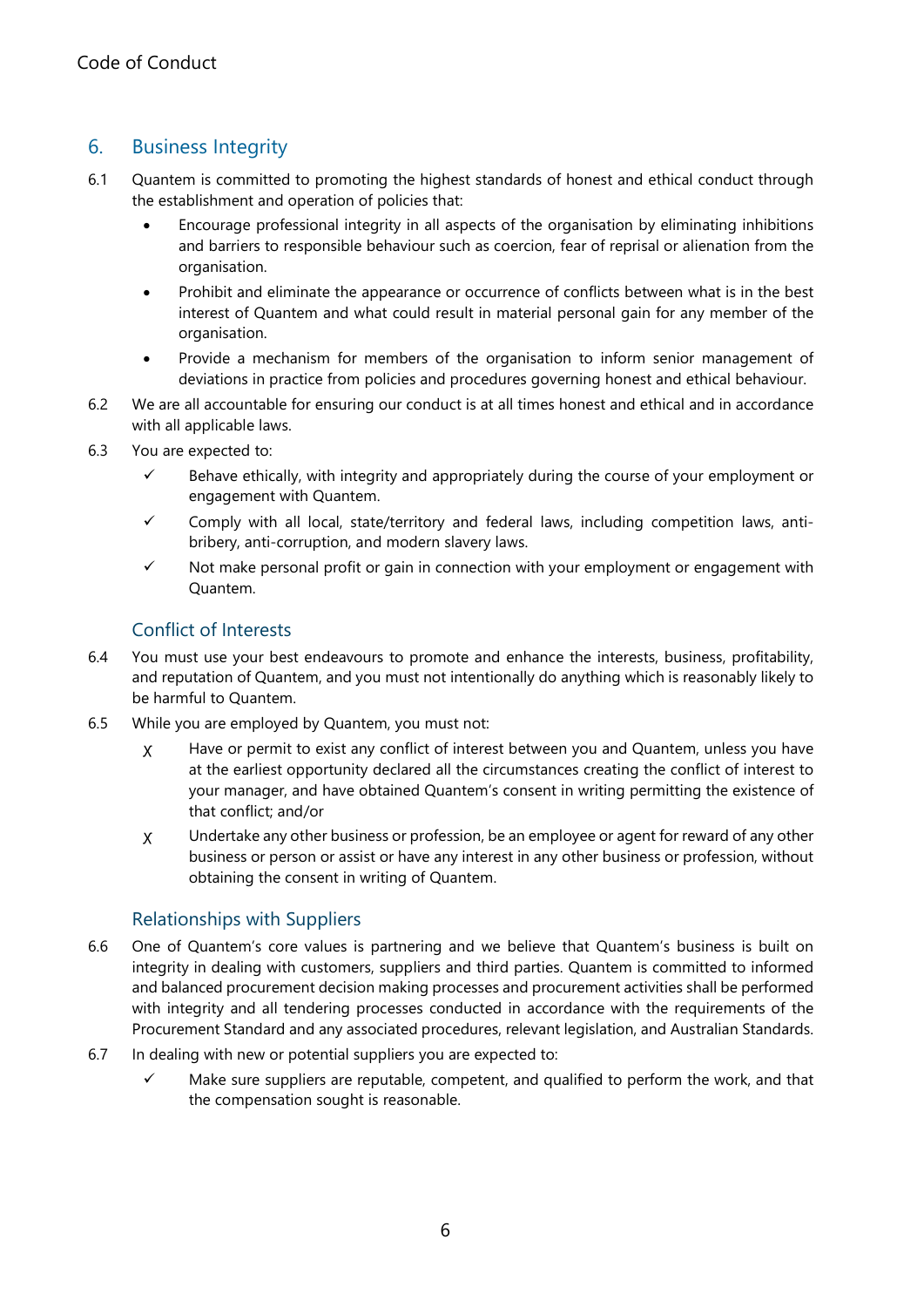- $\checkmark$  Award business based on merit, qualifications, experience and consider the benefits and risks to the community, economy and environment using objective selection and evaluation criteria. Always review required certifications before awarding business to a supplier.
- $\checkmark$  Share the Supplier Code of Conduct with potential suppliers early in any supplier solicitation and selection process and with current suppliers.
- $\checkmark$  Observe any duty of confidence owed in relation to any information provided to us by suppliers (e.g., passing on price information to a third party).
- $\checkmark$  Ensure anything which could cause, or be construed as creating the appearance of, a conflict between an employee's private interests and Quantem interests, is declared immediately by the employee to their manager.
- $\checkmark$  Never say or write anything that a potential supplier may interpret as a commitment to do business unless that is Quantem's specific intention. If you have questions about what constitutes a legal commitment, consult the Chief Executive Officer.
- $\checkmark$  Reject any reciprocal agreement with a supplier that restrains or may appear to restrain competition. Such agreements violate Quantem's policy and may violate the law.
- $\checkmark$  Never interfere with a supplier's contracts or business relations with a competitor of Quantem.
- 6.8 Employees may seek advice from their supervisor or Procurement Manager if they have concerns about dealing with suppliers

#### Gifts and Hospitality

- 6.9 Gifts, entertainment, and other hospitality are often provided for a legitimate business purpose, such as building legitimate business relationships. However, the giving and receiving of gifts, entertainment and hospitality pose a risk that they may compromise, or have the appearance of compromising, commercial relationships Quantem has with third parties.
- 6.10 You are expected to:
	- Ensure that any gifts or hospitality are given or received in accordance with Quantem's Gifts, Benefits and Hospitality Policy
	- Never accept any offers of gifts or other inducements of value and advise the supplier that Quantem does not permit employees to accept gifts or inducements.
	- Refuse personal discounts or special offers based on a supplier's actual or potential relationship with Quantem, except through a program approved for all Quantem employees, contractors or agents.
- 6.11 No employee, contractors, consultant, or agent(s) acting on Quantem behalf should either directly or indirectly solicit or accept gifts, hospitality or any other form of inducement offered by supplier involved in current or future tendering activity. See the Gifts, Benefits and Hospitality Policy.

### Accuracy of Reports, Records and Accounts

- 6.12 Accurate information is essential to Quantem's ability to meet legal and regulatory obligations and to compete effectively and as part of our commitment to excellence.
- 6.13 You are expected to:
	- $\checkmark$  Ensure that Quantem records, accounts, time sheets, and reports are accurately kept.
	- $\checkmark$  accurately report time worked, vacation time, etc. on a no less than monthly basis.